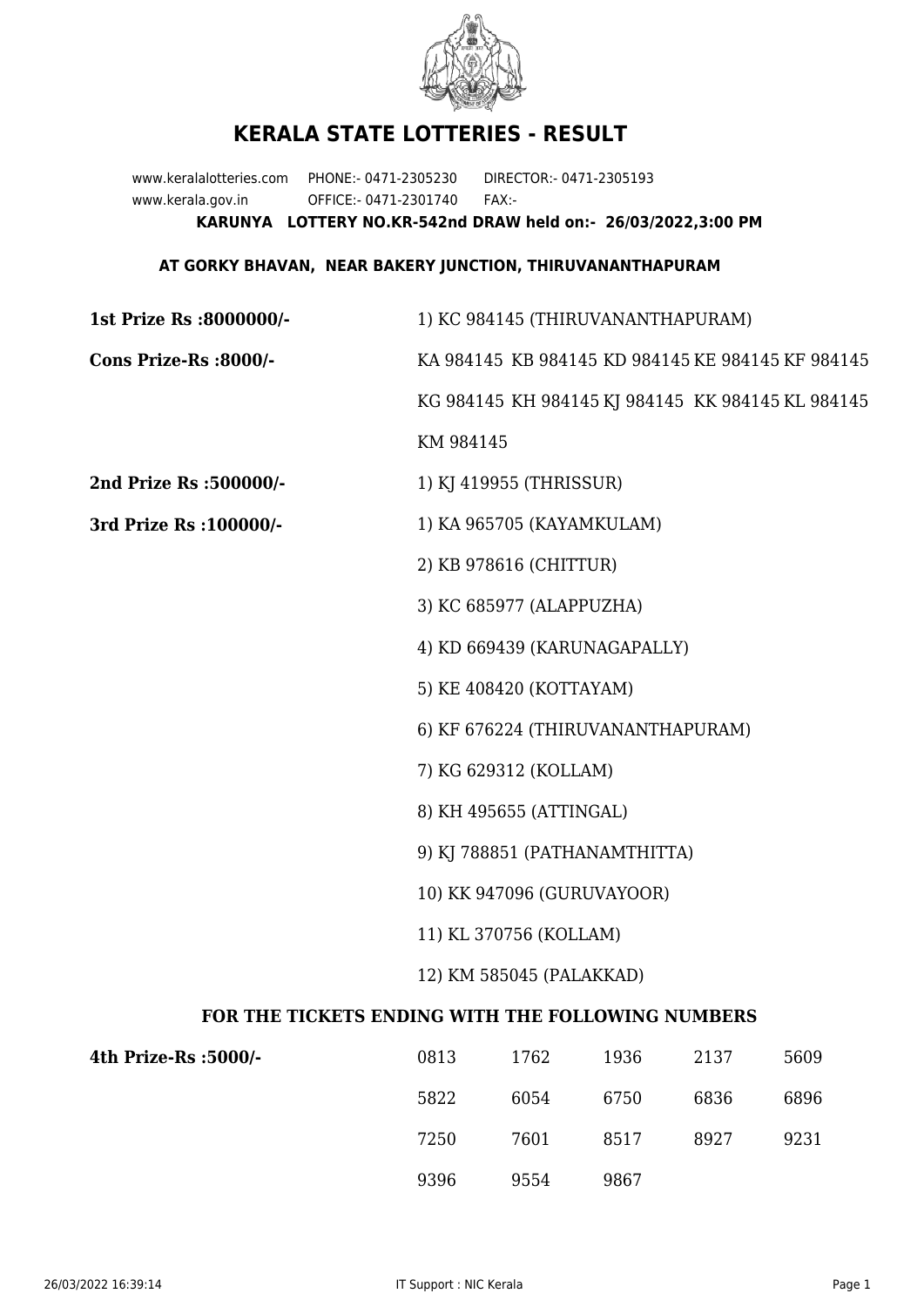| 5th Prize-Rs : 2000/- | 0403 | 0658 | 3501 | 4190 | 6029 |
|-----------------------|------|------|------|------|------|
|                       | 7760 | 7809 | 7970 | 8892 | 9241 |
| 6th Prize-Rs : 1000/- | 1728 | 1748 | 2491 | 2531 | 2653 |
|                       | 3067 | 3473 | 4312 | 5433 | 6074 |
|                       | 6156 | 6387 | 7595 | 8400 |      |
| 7th Prize-Rs :500/-   | 0081 | 0150 | 0202 | 0276 | 0302 |
|                       | 0861 | 0938 | 1159 | 1161 | 1290 |
|                       | 1452 | 1456 | 1652 | 1692 | 1702 |
|                       | 1790 | 1887 | 1971 | 2702 | 2971 |
|                       | 3040 | 3059 | 3077 | 3174 | 3185 |
|                       | 3273 | 3346 | 3826 | 3855 | 4223 |
|                       | 4234 | 4243 | 4293 | 4445 | 4469 |
|                       | 4500 | 4540 | 4601 | 4707 | 4719 |
|                       | 4720 | 4814 | 4906 | 5060 | 5201 |
|                       | 5424 | 5490 | 5539 | 5586 | 5792 |
|                       | 6011 | 6031 | 6122 | 6421 | 6437 |
|                       | 6440 | 6441 | 6522 | 6575 | 6662 |
|                       | 6716 | 6848 | 6913 | 6981 | 7032 |
|                       | 7181 | 7280 | 7391 | 7683 | 7746 |
|                       | 7919 | 8563 | 8704 | 8712 | 9300 |
|                       | 9473 | 9512 | 9830 | 9854 | 9872 |
| 8th Prize-Rs : 100/-  | 0048 | 0063 | 0073 | 0098 | 0180 |
|                       | 0471 | 0750 | 0775 | 0853 | 0881 |
|                       | 1074 | 1078 | 1079 | 1210 | 1219 |
|                       | 1299 | 1302 | 1352 | 1622 | 1797 |
|                       | 1817 | 1845 | 2049 | 2098 | 2125 |
|                       | 2230 | 2251 | 2340 | 2444 | 2954 |
|                       | 2995 | 3105 | 3180 | 3212 | 3268 |
|                       | 3368 | 3450 | 3569 | 3573 | 3622 |